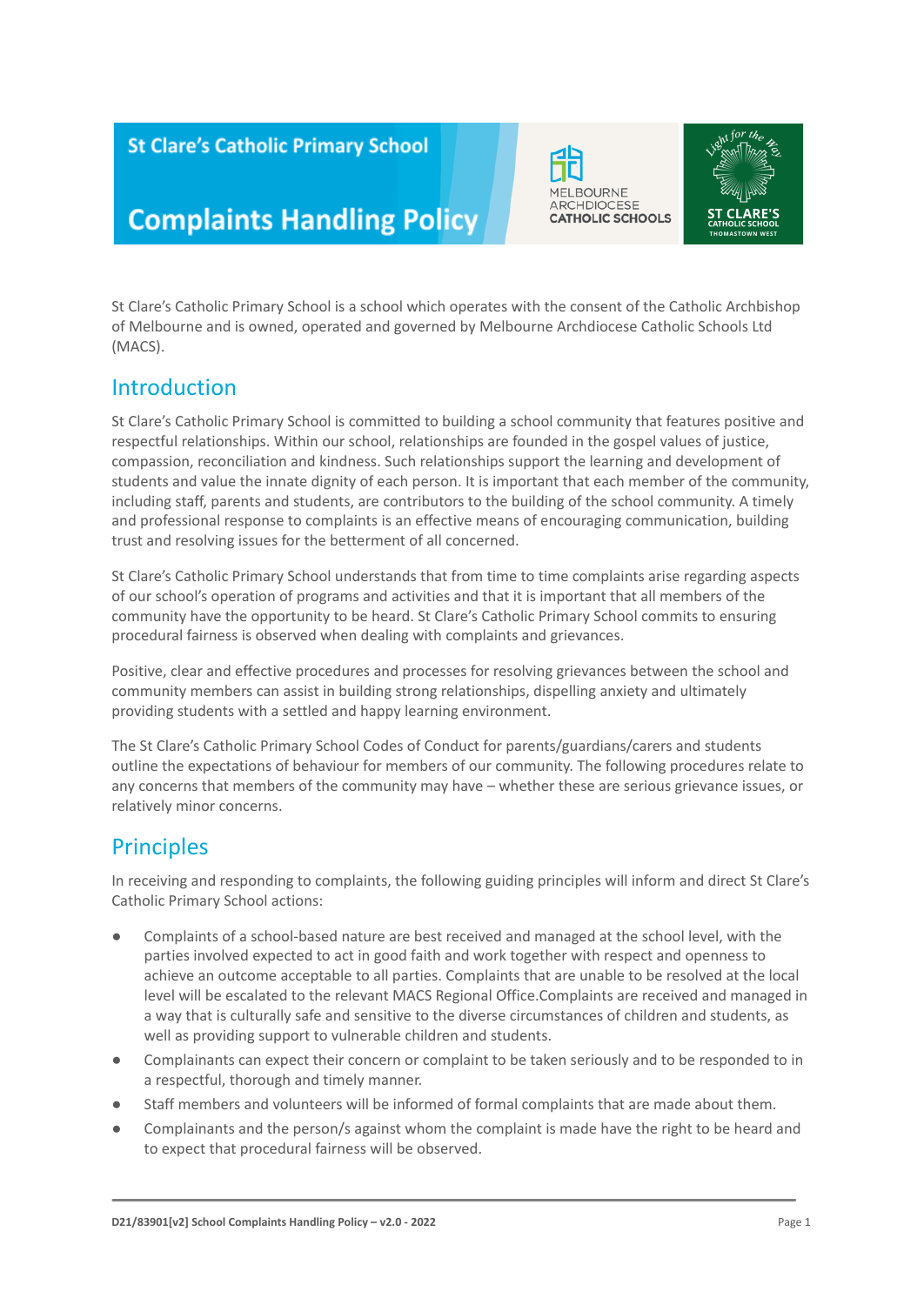- Confidentiality, protection of privacy, respect, access, dignity and impartiality will form the basis of the complaints resolution process.
- The complaints resolution process will seek to achieve the restoration of good and respectful relationships.
- The best interests of the school community together with the interests of the individual will be taken into account.
- Recordkeeping, reporting, privacy and employment law obligations will be complied with when receiving and handling complaints.

### Definition

#### **Complaint**

A complaint is an expression of dissatisfaction with an action taken, decision made, service provided or handling of an issue at a MACS school.

### Providing Feedback to St Clare's Catholic Primary School

St Clare's Catholic Primary School has procedures and processes in place by which parents/guardians/carers and the broader school community can confidently raise concerns in the knowledge that they will be listened to and their concerns will be professionally managed in a timely, confidential and appropriate manner.

Relationships with the school community are important to us. We take complaints raised by parents/guardians/carers and the broader school community seriously. There are many avenues to provide feedback to school staff. These include:

- annual formal parent/guardian/carer survey
- formally scheduled parent/guardian/carer feedback forums
- meetings with the principal or other staff members to express concerns
- Community Conversations
- feedback surveys

### Who to Contact to Make a Complaint

The nature of the complaint will determine who is the most appropriate person or body to manage the concerns raised. Complaints should be directed to the St Clare's Catholic Primary School principal in the first instance.

For complaints of a serious nature involving school staff, the following additional information is provided.

#### **Misconduct or serious misconduct**

All complaints of alleged misconduct or serious misconduct by a teacher, staff member or volunteers should be reported to the principal of St Clare's Catholic Primary School.

Complaints about teachers can also be reported to the Victorian Institute of Teaching (VIT) – the regulator in relation to the registration and investigation of serious misconduct (including conduct which is of a physical or emotional nature) of all teachers in the state of Victoria. If unsure whether the complaint constitutes serious misconduct by a teacher, contact the VIT on 1300 888 067 or [vit@vit.vic.edu.au](mailto:vit@vit.vic.edu.au).

In some cases, certain actions which involve physical or emotional misconduct, such as unlawful assault or threats to the person, may constitute a criminal offence. These types of offences should be reported to and investigated by the police. Initial consultation with the principal of St Clare's Catholic Primary School may help to determine the appropriate course of action in these circumstances.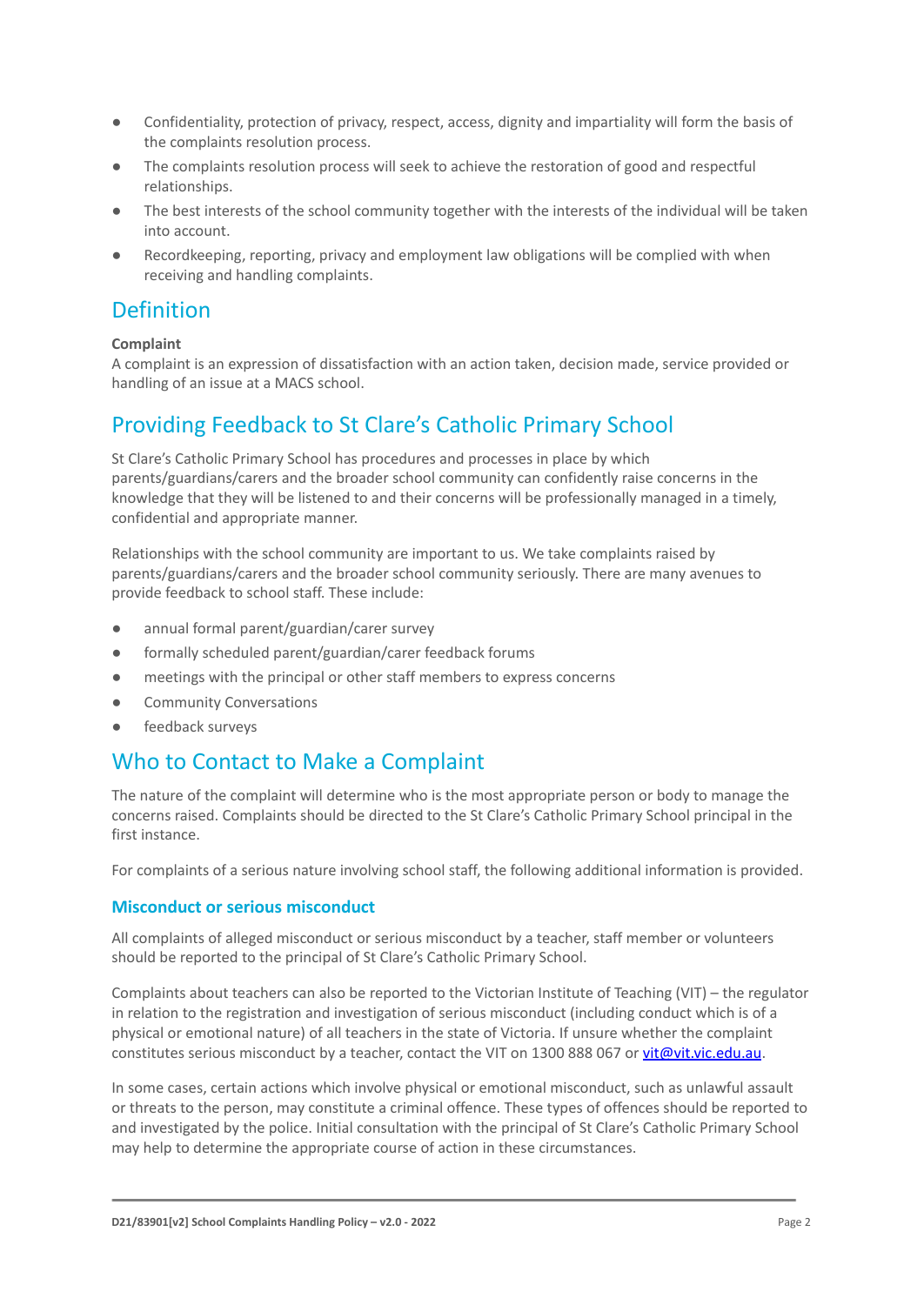#### **Child abuse (including sexual offences)**

Child abuse includes any instances of physical or sexual abuse (including grooming), emotional or psychological harm, serious or significant neglect and family violence involving a child.

Complaints of alleged child abuse (including sexual offences) of children or school students should be reported to the principal of St Clare's Catholic Primary School.

There are legal obligations on all adults to report child abuse to police once a reasonable belief is formed that a sexual offence may have been committed against a child.

Failure to disclose a sexual offence against a child is a criminal offence under section 327 of the *Crimes Act 1958* (Vic.) (Crimes Act) and applies to all adults (18 years of age and over) in Victoria.

Communication with children under 16 years of age by teachers, staff or any other person to prepare or groom a child for future sexual activity is a criminal offence under section 49M(1) of the Crimes Act and must be reported to the police. The offence of grooming applies to any person aged 18 years or over and does not apply to communication between people who are both under 18 years of age.

#### **Complaints against the principal of St Clare's Catholic Primary School**

In the case of a complaint involving the principal of St Clare's Catholic Primary School, the appropriate MACS Regional General Manager should be informed immediately.

MACS Regional Offices are located in the north, south, east and west of metropolitan Melbourne. Contact details are listed at the end of this policy.

#### **Complaints against the clergy or other persons involved in religious ministry**

If the complaint relates to the clergy or other persons involved in religious ministry with St Clare's Catholic Primary School, the complainant should contact and seek advice from the Professional Standards unit of the Vicar General's Office in the Archdiocese of Melbourne, 383 Albert Street, East Melbourne. Visit [www.melbournecatholic.org](http://www.melbournecatholic.org) or contact 03 9926 5677. If the person is a member of a religious order, the complainant should also contact the provincial head or professional standards office of that congregation or religious order.

#### **Anonymous complaints**

St Clare's Catholic Primary School endeavours to address and respond to all complaints. In some situations, we may not be able to fully address complaints that are made anonymously or without sufficient detail being provided to enable an inquiry or resolution of the matter. To ensure procedural fairness, respondents have a right to know the particulars of the allegations being made against them and be given an opportunity to respond to them. Where possible, complainants are encouraged to give their names and to be reassured that we will deal with complaints professionally and in accordance with procedural fairness and confidentiality. If the complainant wishes to remain anonymous, it is at the principal's discretion what, if any, action will be taken. Anonymous complaints will be recorded in the same manner that all other complaints are recorded.

#### **Complaints in relation to Information Sharing Schemes**

St Clare's Catholic Primary School is a prescribed Information Sharing Entity (ISE) that may share information under the Child Information Sharing Scheme (CISS) and the Family Violence Information Sharing Scheme (FVISS).

The school, as an ISE, may receive complaints from individuals in relation to its conduct as an ISE under the CISS or FVISS. It may also receive a complaint from another ISE.

The following information is recorded where a complaint is received under the CISS or FVISS: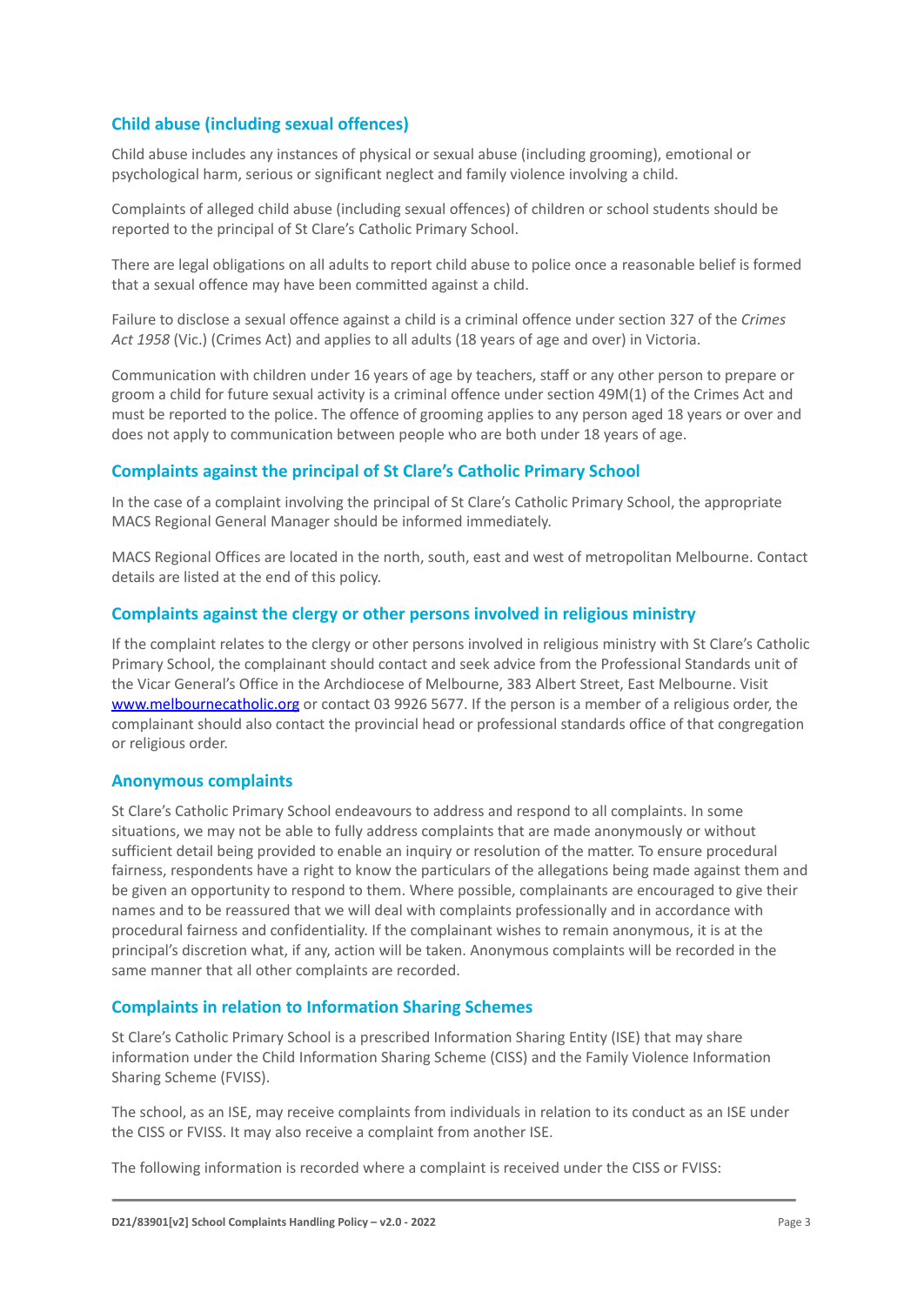- the date the complaint was made and received
- the nature of the complaint
- the action taken to resolve the complaint
- the action taken to lessen or prevent the issue from recurring
- the time taken to resolve the complaint
- further action taken if the complaint was not resolved.

#### **Complaints relating to reportable conduct**

Legal obligations are imposed on the MACS Head of Entity to report to the Commission for Child and Young People (CCYP), and investigate allegations of reportable conduct, where those allegations are based on a person's reasonable belief that reportable conduct or misconduct involving reportable conduct has occurred. Reportable conduct includes the following:

- sexual offences against, with or in the presence of a child
- sexual misconduct against, with or in the presence of a child
- physical violence against, with or in the presence of a child
- behaviour that causes significant psychological or emotional harm
- significant neglect.

Complaints relating to a reportable conduct allegation which meets the requisite threshold and which involves a MACS employee (which amongst others, can include a teacher, principal, volunteer or contractor) must be reported.

Complaints of reportable conduct in relation to an employee (other than a principal) at a MACS primary school or MACS secondary college should be reported to the principal of the school. Complaints of reportable conduct involving a principal at a MACS primary school or MACS secondary college should be reported to the MACS Regional General Manager.

Further information can be found in the School's Reportable Conduct Policy

### Procedures for Complaints about Issues at St Clare's Catholic Primary **School**

St Clare's Catholic Primary School has developed and maintains a fair, effective and efficient complaints-handling procedure so that complaints about events or decisions at St Clare's Catholic Primary School can be addressed. The following steps can guide the procedure in making a complaint about issues arising at St Clare's Catholic Primary School.

#### **Clarify the issue**

- Be clear about the topic or issue to be discussed.
- Be mindful of the need to ascertain all the facts relating to the circumstances of the topic or issue.
- Think about what would be an acceptable outcome.
- Check and observe the St Clare's Catholic Primary School complaints handling policy.

#### **Making the complaint**

- Write an appropriate note or email to the relevant person (e.g. classroom teacher) outlining your concerns.
- Make an appointment to speak via phone or in person with the relevant person/s.
- Consider speaking with the St Clare's Catholic Primary School student wellbeing leader, if appropriate.
- Arrange meeting times or phone calls through the St Clare's Catholic Primary School office.
- Ensure the relevant person/s is given a reasonable amount of time to take the steps required to resolve or address the concerns.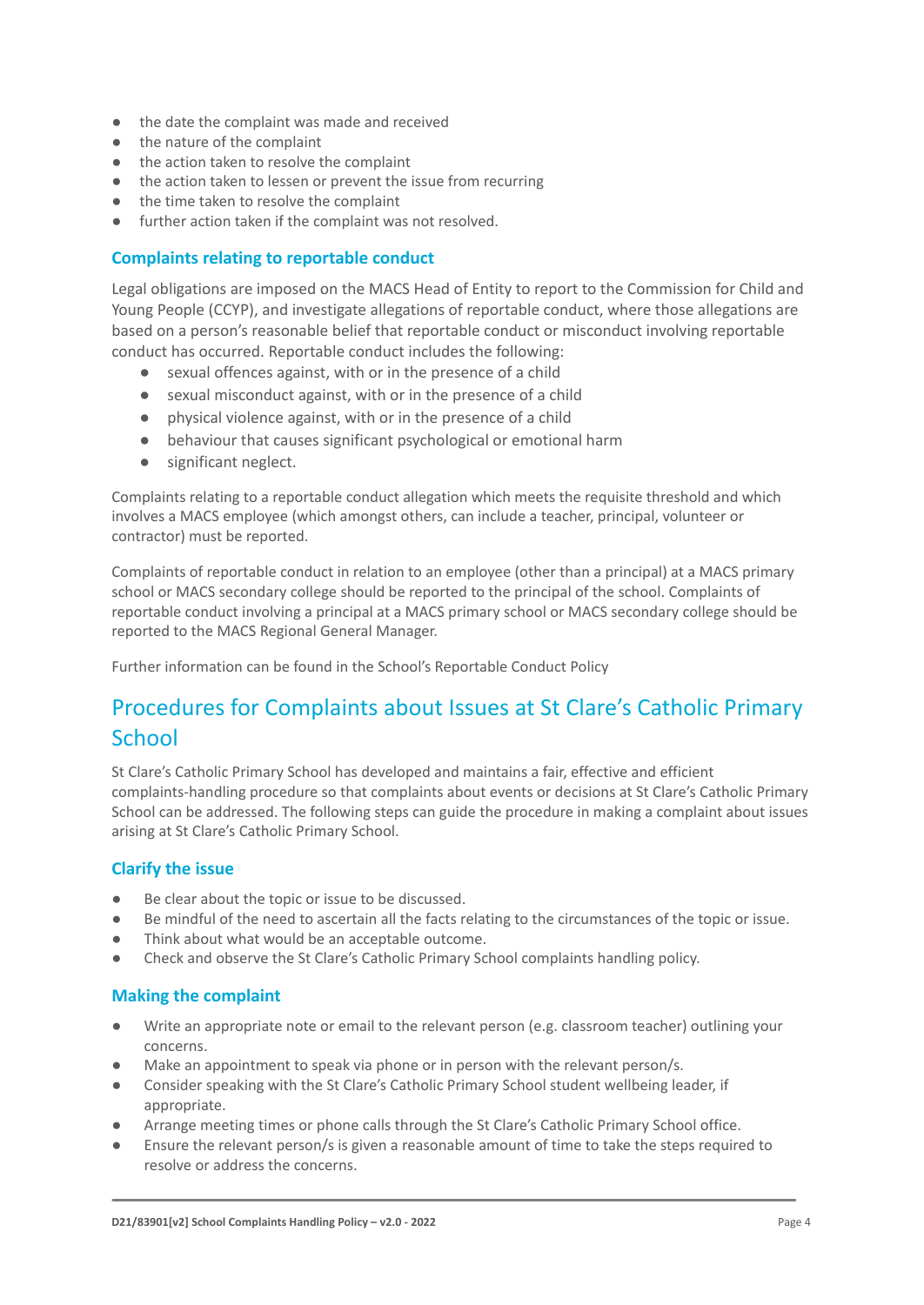#### **Contact the principal or deputy principal**

- If the issue remains unresolved after discussion with the relevant person/s at the school, request an appointment, through the St Clare's Catholic Primary School office, to discuss the concern with the principal or deputy principal.
- The principal may be represented by another senior staff member. If the relevant staff member is going to be present at the meeting, the meeting time is more likely to occur outside classroom hours.

### Expectations of and Information for Parents/Guardians/Carers

In making a complaint, St Clare's Catholic Primary School requests and expects that the complainant will:

- raise the concern or complaint as soon as possible after the issue has arisen
- communicate and respond in ways that are constructive, fair and respectful
- provide complete and factual information about the concern or complaint
- observe confidentiality and a respect for sensitive issues
- act in good faith to achieve an outcome acceptable to all parties
- have realistic and reasonable expectations about possible outcomes/remedies.

If your concern/complaint relates to your treatment or your child's treatment by another student, students or family member while at St Clare's Catholic Primary School, we expect that you will refer your complaint directly to the school, via your child's class teacher, deputy principal or principal. Under no circumstances should you approach another student in the care of the school to discuss the issue or chastise them. Direct contact with parents to resolve the matter is also discouraged if the complaint pertains to issues or incidents that have arisen at the school.

Parents/guardians/carers making complaints are to be respectful, confidential and courteous. Parents/guardians/carers who are unreasonable, threatening or discourteous can expect their discussions with the principal to be terminated until such time as an alternative discussion time is arranged by the school.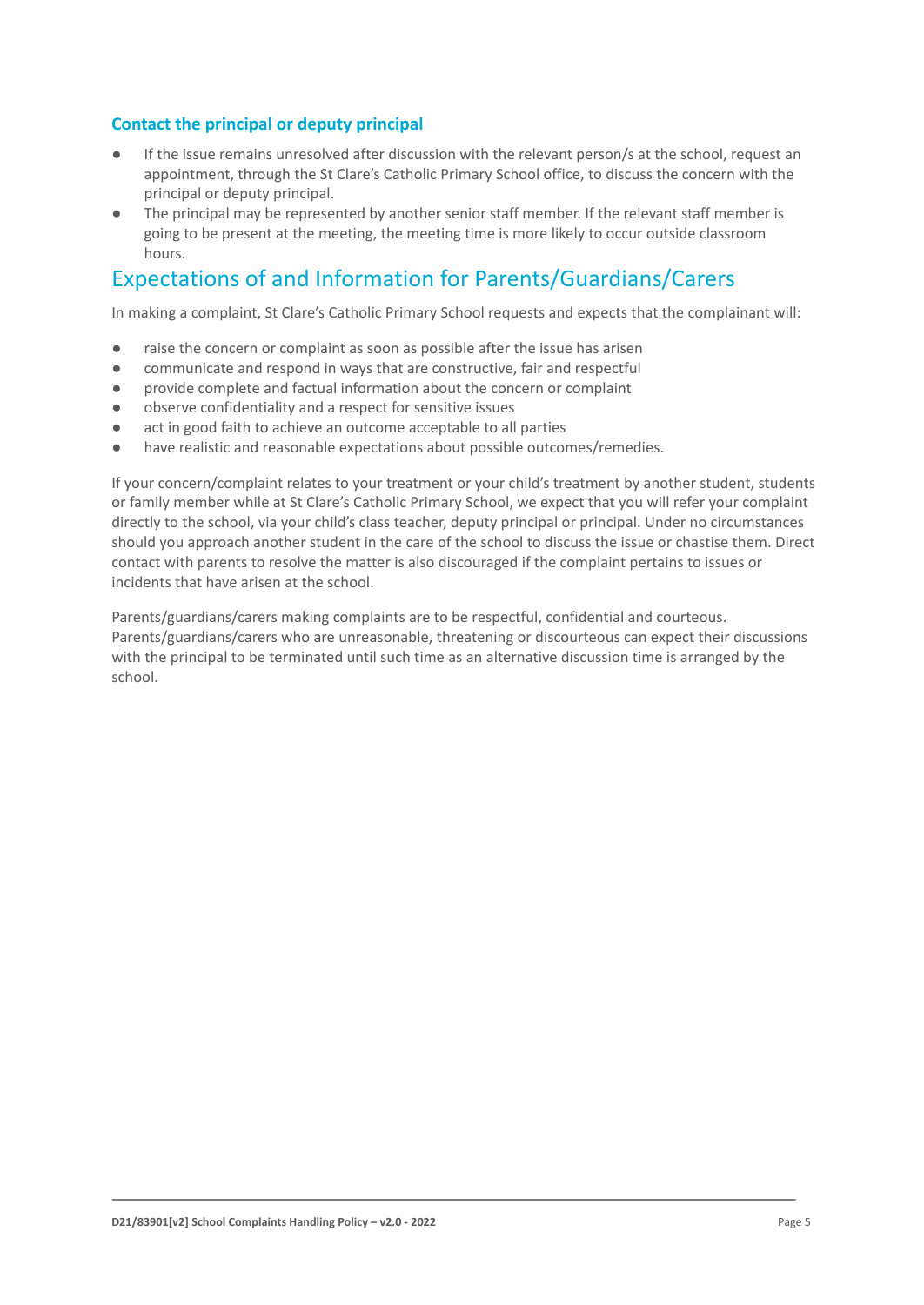# Process for Dealing with Complaints

The school will record the details of all complaints including the name and contact details of the persons making the complaint. The school will then refer the complaint to the most appropriate person to undertake an inquiry. There will be many occasions that this will be someone other than the principal. The staff member conducting the inquiry may conduct a preliminary inquiry or communicate with the parent to discuss the matter further.

If the scope of the inquiry is beyond the capacity or jurisdiction of the school, the matter will be referred to the MACS Regional General Manager and the parent/guardian/carer will be informed of the referral.

Parents/guardians/carers discussing complaints with the principal may be accompanied by a support person. The support person can be a family member, a friend or a professional with knowledge of the student. Any person acting in a professional capacity on behalf of the parents/guardians/carers must provide their occupational details and full name prior to the meeting being held. It is at the principal's discretion if an external professional is a participating member of any school meeting. The support person may encourage and facilitate sharing of parent/guardian/carer knowledge, perception and issues. The support person should support a positive working relationship between all parties. The support person does not speak on behalf of parents/guardians/carers when discussing complaints with the principal.

Any inquiry conducted by the school will be done so in a timely, efficient and confidential manner, ensuring the fair principles on natural justice are applied for all. Parents/guardians/carers will be provided with an anticipated timeframe for a resolution. The staff member conducting the inquiry will record the details of the inquiry.

Privacy laws may prohibit information being provided to the complainant of any specific action that has been taken in relation to individuals about whom the complaint has been raised.

The school will ensure that all records are maintained in accordance with its obligations under the [Public](https://prov.vic.gov.au/recordkeeping-government/standards-framework) [Record Office Victoria Recordkeeping Standards.](https://prov.vic.gov.au/recordkeeping-government/standards-framework)

### Outcomes of Complaints

Outcomes of complaints and grievances can include the following:

- an apology either verbal or written
- mediation with an internal or external mediator
- an official warning
- disciplinary action
- a behavioural contract (in the case of a student)
- pastoral or spiritual care
- an understanding that the behaviour will not be repeated
- a change in policy or procedure.

### Complaint Escalation

If the matter cannot be resolved at the school level, or if the complaint is about the principal of St Clare's Catholic Primary School, complainants may contact the relevant MACS Regional Office. Alternatively, parents/guardians/carers may lodge a complaint online at [www.macs.vic.edu.au/Contact-Us/Complaints.aspx.](http://www.macs.vic.edu.au/Contact-Us/Complaints.aspx)

When a complaint is serious or the complaint is not resolved after the involvement of the MACS Regional General Manager, it may be referred to the MACS Executive Director for review.

If the complaint is unable to be resolved to the satisfaction of the complainant, but the matter is however finalised, the complainant has the right to seek alternative independent or other advice, or contact other